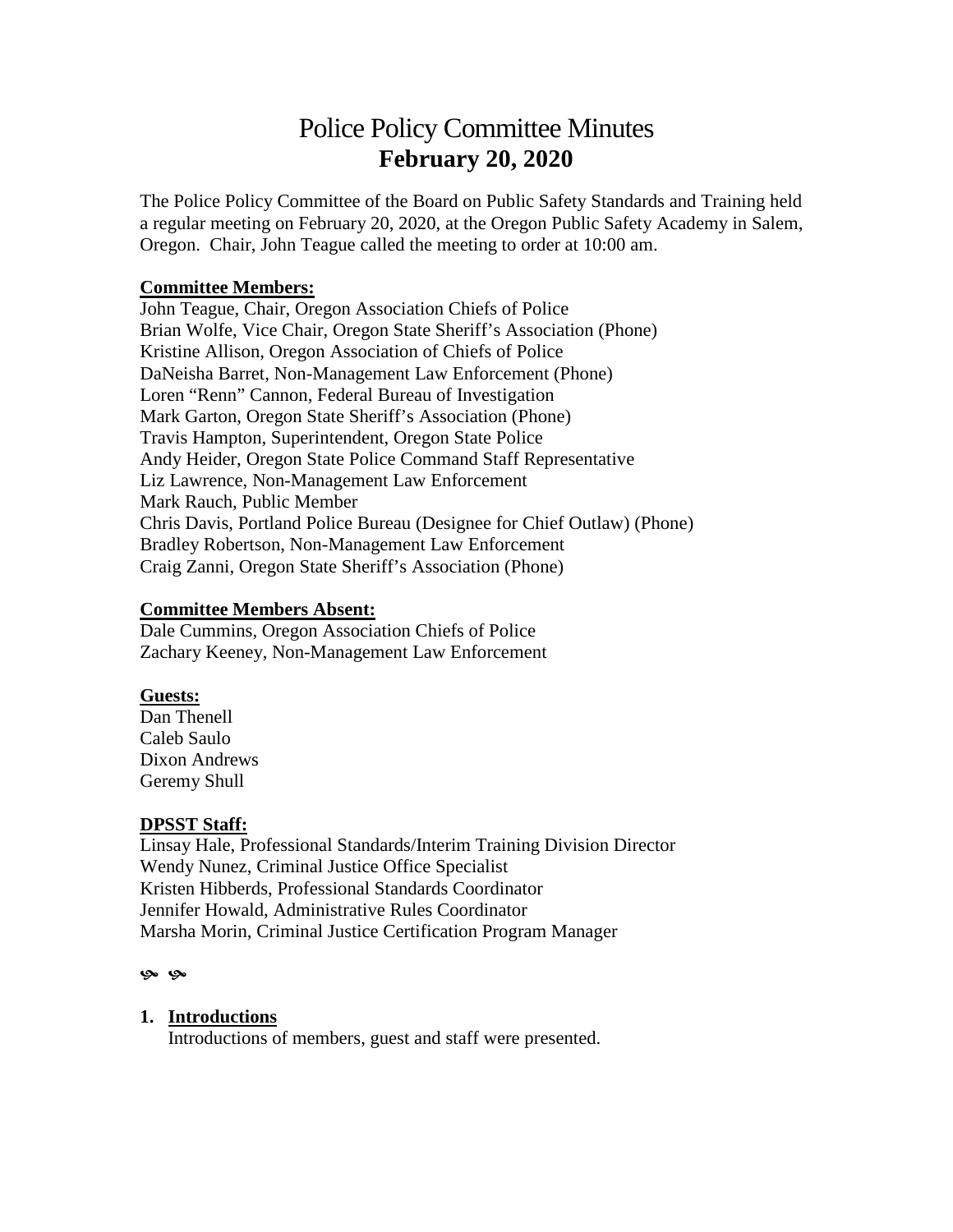## **2. Approve November 21, 2019 Meeting Minutes**

*Mark Rauch moved to approve the minutes from the 11/21/19, Police Policy Committee meeting. Kristine Allison seconded the motion. The motion passes unanimously*.

# **3. Administrative Closures – Police / Regulatory Specialists**

Presented by Linsay Hale

Staff presented the following professional standards cases to the Police Policy Committee for administrative closure.

| Officer                             | Certifications | Summary                            | <b>Flagged for Review</b> |
|-------------------------------------|----------------|------------------------------------|---------------------------|
|                                     |                |                                    | (if hired in future)      |
|                                     |                | Conviction – Providing             |                           |
|                                     |                | Alcohol to Minors.                 |                           |
| Fuller, Kyle<br><b>DPSST #60144</b> | None           | Conviction occurred 18 years       | N <sub>o</sub>            |
|                                     |                | prior to employment and is the     |                           |
|                                     |                | only conviction.                   |                           |
|                                     |                | Conviction – Criminal              |                           |
|                                     |                | Driving While License              |                           |
| Howell, Kevin                       | None           | Suspended. Conviction occurred     | N <sub>0</sub>            |
| <b>DPSST #60476</b>                 |                | 9 years prior to employment and    |                           |
|                                     |                | is the only conviction.            |                           |
|                                     |                | Arrest – Issued criminal citation. |                           |
| Lacer, Michael                      |                | District Attorney filed as a       |                           |
| <b>DPSST #49712</b>                 | <b>Basic</b>   | violation not punishable as a      | N <sub>0</sub>            |
|                                     |                | crime.                             |                           |
|                                     |                | Conviction - Reckless              |                           |
| Sturgeon, Matthew                   | None           | Driving. Conviction occurred 7     | N <sub>0</sub>            |
| <b>DPSST #60523</b>                 |                | years prior to employment and is   |                           |
|                                     |                | the only conviction.               |                           |
|                                     |                | Separation – Admitted              |                           |
| Tucker, Kyle<br><b>DPSST #55464</b> | None           | Dishonesty. Not certified or       | Yes                       |
|                                     |                | employed.                          |                           |

*Travis Hampton moved to approve the recommendations made by staff to administratively close the above listed cases. Liz Lawrence seconded the motion. The motion passes unanimously.*

# **4. Complaint: 2019-94CJ: Palmer, Glenn DPSST #18276 – Grant County Sheriff's Office**

Presented by Linsay Hale

On July 29, 2019, DPSST received a complaint alleging misconduct by Sheriff Glenn Palmer. In November 2019, additional information was received from the complainant.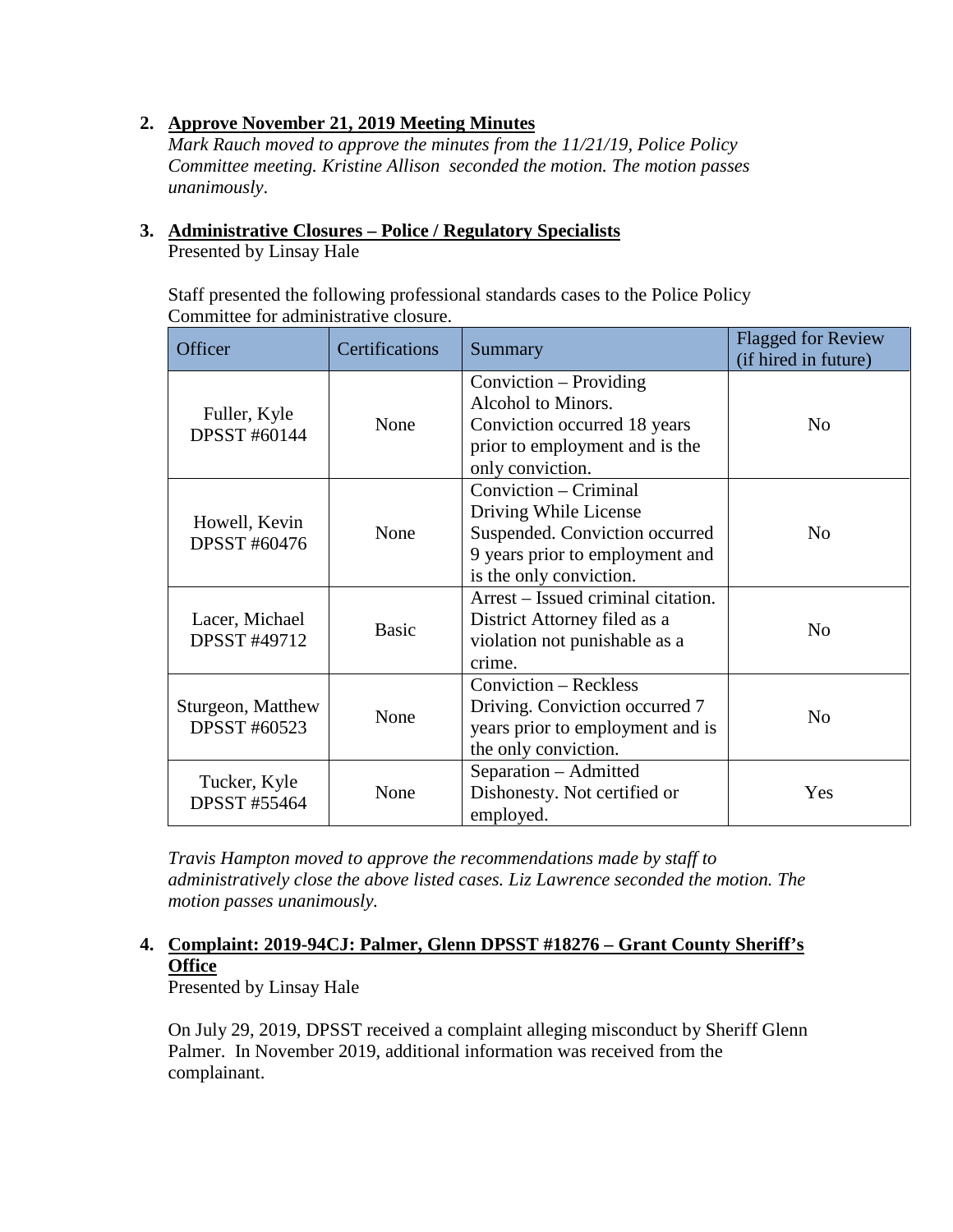The allegations in the complaint were made against an elected official serving as a public safety professional and is being presented to the Policy Committee for review and determination of the next steps in accordance with OAR 259-008-0070(4)(c)(B).

Sheriff Palmer received a copy of the entire complaint and was provided an opportunity to submit written mitigation or rebuttal for the Policy Committee's consideration. Sheriff Palmer submitted a response for the Committee's consideration.

Staff is requesting the Committee review the allegations included in the complaint and the information submitted by Sheriff Palmer to determine whether DPSST should initiate an investigation into the alleged conduct, in order to determine if the Board's certification standards have been violated.

*Brian Wolfe, Andy Heider and Travis Hampton recused themselves from the discussion due to a conflict of interest.*

*Mark Rauch moved to direct DPSST initiate investigation into alleged conduct to determine if the Boards certification standards have been violated. Additional fact finding and open a professional Standards case. Brad Robertson seconded. After discussion, Mark Rauch withdrew his motion.*

*Chris Davis moved to request any available additional records from the Oregon Department of Justice (DOJ) and Grant County District Attorney's Office regarding the complaint. Craig Zanni seconded.* 

*The motion died in favor of having DPSST supplement the record by requesting additional information from the DOJ and the Grant County District Attorney's Office surrounding the complaint for presentation at the next PPC meeting.*

## **5. Johnson, Robert #50633; Basic and Intermediate Police Certifications – Medford Police Department**

Presented by Linsay Hale

DPSST requested this case be tabled due to staff error identifying the conduct being reviewed. This case will be re-presented at the next PPC meeting.

# **6. Saulo, Caleb #59701; Application for Training and Subsequent Certification— Warm Springs Police Department**

Presented by Linsay Hale

DPSST received an Application for Training for Caleb Saulo from the Warm Springs Police Department. Saulo was dismissed from the Oregon Public Safety Academy (OPSA) on October 29, 2019 after violating the Standards of Student Conduct.

Staff identified violations of the Board's minimum moral fitness standards for public safety professionals, specifically: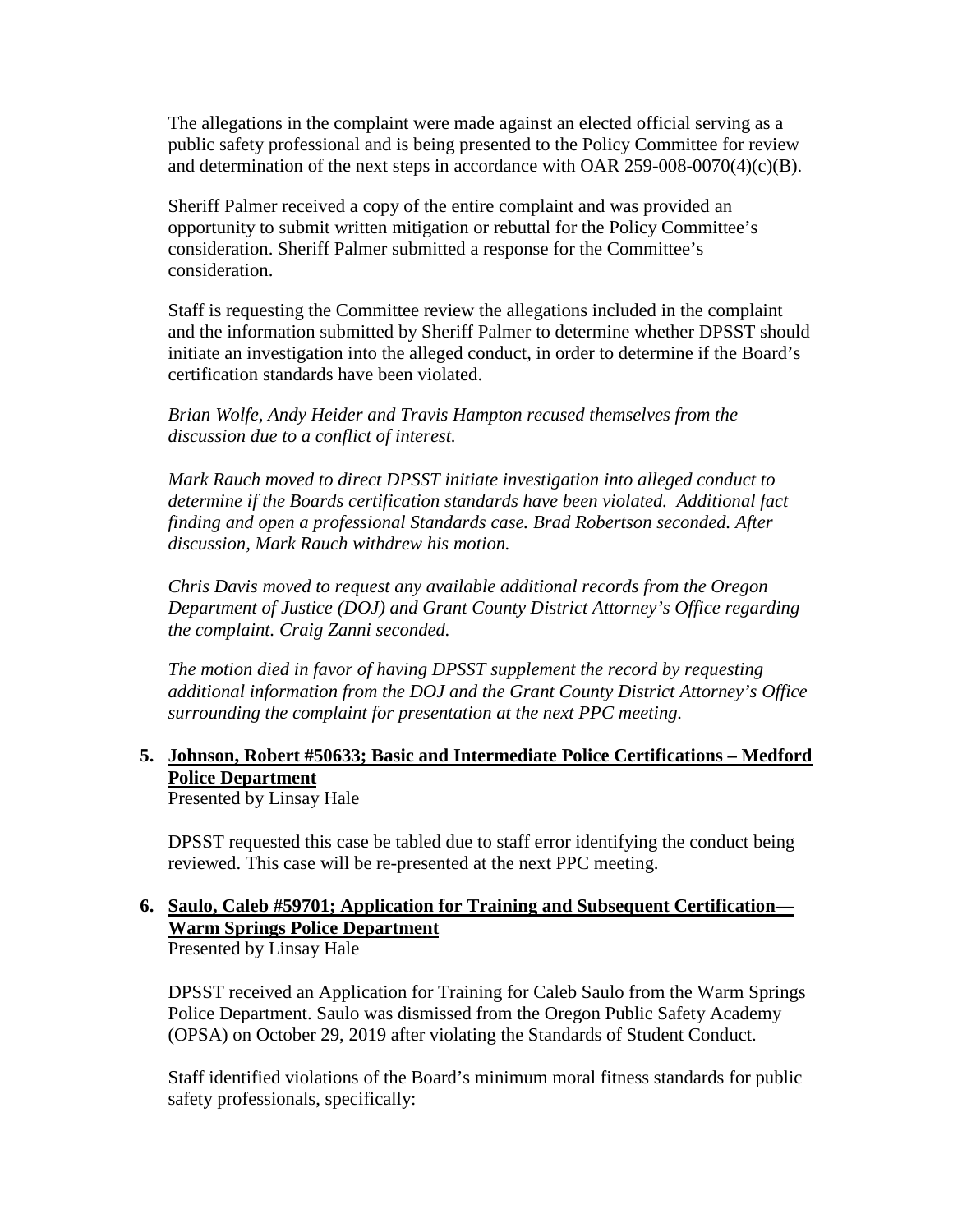• **Gross Misconduct** when Saulo failed to report to class and admitted to bringing alcohol on campus which violated the Student Rules and Regulations and threatened the efficient operations of the OPSA.

Staff did not identify any violations of Dishonesty, Disregard for the Rights of Others or Misuse of Authority.

Caleb Saulo presented verbal mitigation.

| <b>Committee Vote/Consensus</b>     | <b>Second</b> | <b>Vote</b> | <b>Outcome</b>       |
|-------------------------------------|---------------|-------------|----------------------|
| Travis Hampton moved that the       | Mark Rauch    | 12 ayes;    | <b>Motion Passes</b> |
| Police Policy Committee adopt the   |               | $0$ nays;   | Unanimously.         |
| staff report as the record upon     |               |             |                      |
| which its recommendations are       |               |             |                      |
| based.                              |               |             |                      |
| Kristine Allison moved that, when   | Mark Rauch    | 12 ayes;    | <b>Motion Passes</b> |
| considering only what is contained  |               | 0 nays;     | Unanimously.         |
| in the staff report, Saulo violated |               |             |                      |
| the Board's Moral Fitness Standard, |               |             |                      |
| specifically Gross Misconduct.      |               |             |                      |
| <b>Mitigating Factors</b>           |               |             |                      |

- Saulo's conduct did not occur while they were acting in an official capacity;
- Saulo's conduct did not occur multiple times;
- Saulo's verbal mitigation;
- The support of his employing agency and his progress in training;
- Saulo's progress in training;
- His honesty regarding past mistakes;
- The steps he has taken to continue progressing with his sobriety;
- The resiliency he has developed to deal with the stressors of the job.

## **Aggravating Factors**

- Saulo's conduct occurred during their employment as a public safety professional;
- The recentness of the conduct;
- The short amount of time Saulo has maintained sobriety;
- His dismissal from the academy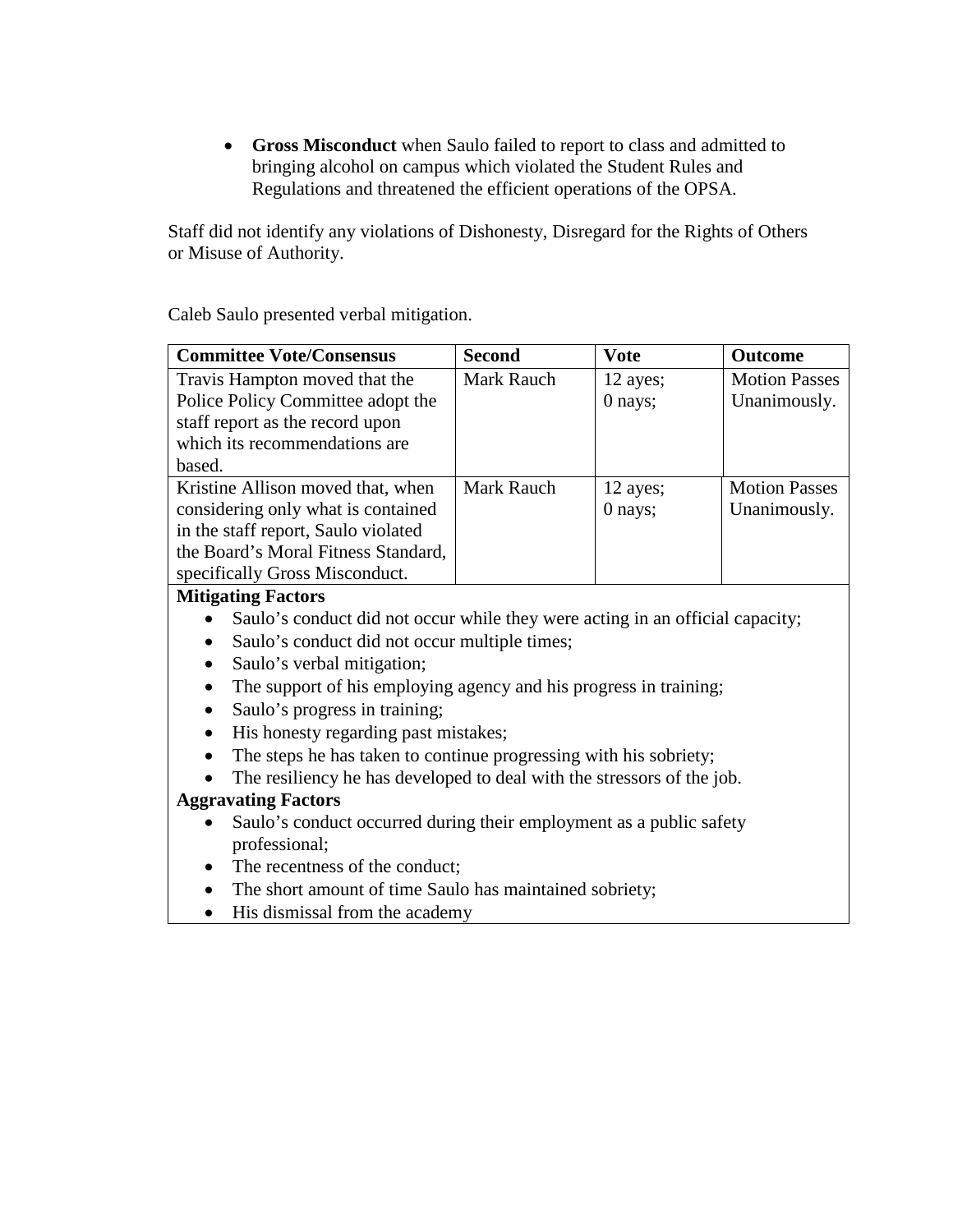| Bradley Robertson moved, after        | Mark Rauch | $10$ ayes; | Motion  |
|---------------------------------------|------------|------------|---------|
| considering the identified violations |            | 2 nays;    | Passes. |
| of the Board's moral fitness          |            | (Barrett,  |         |
| standard and weighing the             |            | Lawrence)  |         |
| aggravating and mitigating            |            |            |         |
| circumstances unique to this case     |            |            |         |
| that no Board action should be        |            |            |         |
| taken against Saulo's Application     |            |            |         |
| for Training and Subsequent           |            |            |         |
| Certification.                        |            |            |         |

## **7. Andrews, Dixon #14829; Basic, Intermediate, Advanced, Supervisory, Management and Executive Police Certifications – Gold Beach Police Department** Presented by Linsay Hale

DPSST received an F4s Personnel Action Separation from Gold Beach Police Department indicating that Dixon Andrews had separated from employment.

Staff identified violations of the Board's minimum moral fitness standards for public safety professionals, specifically:

• **Gross Misconduct** when Andrews used a patrol vehicle and city personnel, rather than an ambulance and Emergency Medical Technicians, after he sustained injuries to his legs during a foot pursuit.

Staff did not identify any violations of Dishonesty, Disregard for the Rights of Others, or Misuse of Authority.

| <b>Committee Vote/Consensus</b>   | <b>Second</b>         | <b>Vote</b> | <b>Outcome</b>       |
|-----------------------------------|-----------------------|-------------|----------------------|
| Kristine Allison moved that the   | <b>Travis Hampton</b> | 12 ayes;    | <b>Motion Passes</b> |
| Police Policy Committee adopt the |                       | 0 nays;     | Unanimously.         |
| staff report as the record upon   |                       |             |                      |
| which its recommendations are     |                       |             |                      |
| based.                            |                       |             |                      |
| Kristine Allison moved that       | Andy Heider           | 12 ayes;    | <b>Motion Passes</b> |
| Andrews' conduct did not violate  |                       | 0 nays;     | Unanimously.         |
| the Boards Moral Fitness Standard |                       |             |                      |
| and the case be administratively  |                       |             |                      |
| closed.                           |                       |             |                      |

# **8. Meza, Dezi #41232; Basic, Intermediate and Advanced Police Certifications – Albany Police Department**

Presented by Linsay Hale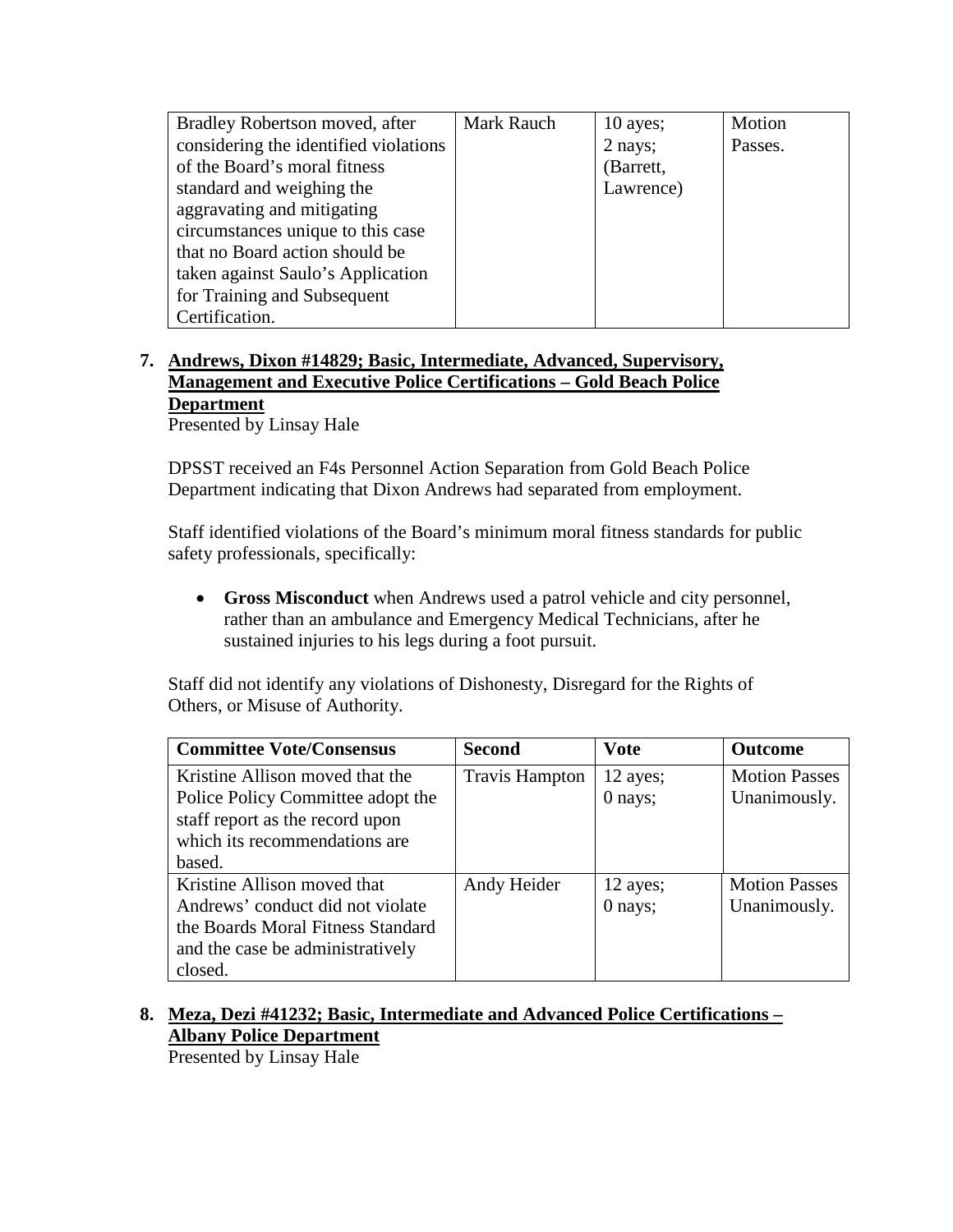DPSST received an F4s Personnel Action Separation from Albany Police Department indicating that Meza had resigned during an investigation stemming from his conduct during a June 2018 arrest.

Staff identified violations of the Board's minimum moral fitness standards for public safety professionals, specifically:

- **Gross Misconduct** when Meza engaged in off-duty criminal conduct and lied to officers from two different law enforcement agencies during the criminal investigation. Meza's conduct brought discredit to the agency and threatening its efficient operation.
- **Dishonesty** when Meza lied during a criminal investigation and an administrative investigation, specifically:
	- o Meza lied to the arresting officers about how much he had to drink and where he drank.
	- o Meza lied to the arresting officer when he stated that he was in McMinnville to visit his wife who works at the hospital.
	- o Meza admitted to intentionally not telling the arresting officer that he was drinking vodka after pulling alongside the road because he was embarrassed.

Staff did not identify any violations of Disregard for the Rights of Others or Misuse of Authority.

| Second           | <b>Vote</b> | <b>Outcome</b>       |
|------------------|-------------|----------------------|
| Kristine Allison | 12 ayes;    | <b>Motion Passes</b> |
|                  | $0$ nays;   | Unanimously.         |
|                  |             |                      |
|                  |             |                      |
| Liz Lawrence     | 12 ayes;    | <b>Motion Passes</b> |
|                  | $0$ nays;   | Unanimously.         |
|                  |             |                      |
|                  |             |                      |
|                  |             |                      |
|                  |             |                      |
|                  |             |                      |
|                  |             |                      |

## **Mitigating Factors**

- No mitigating factors were identified.
- **Aggravating Factors**
	- Meza's conduct occurred during their employment as a public safety professional;
	- Meza's conduct did result in a criminal disposition.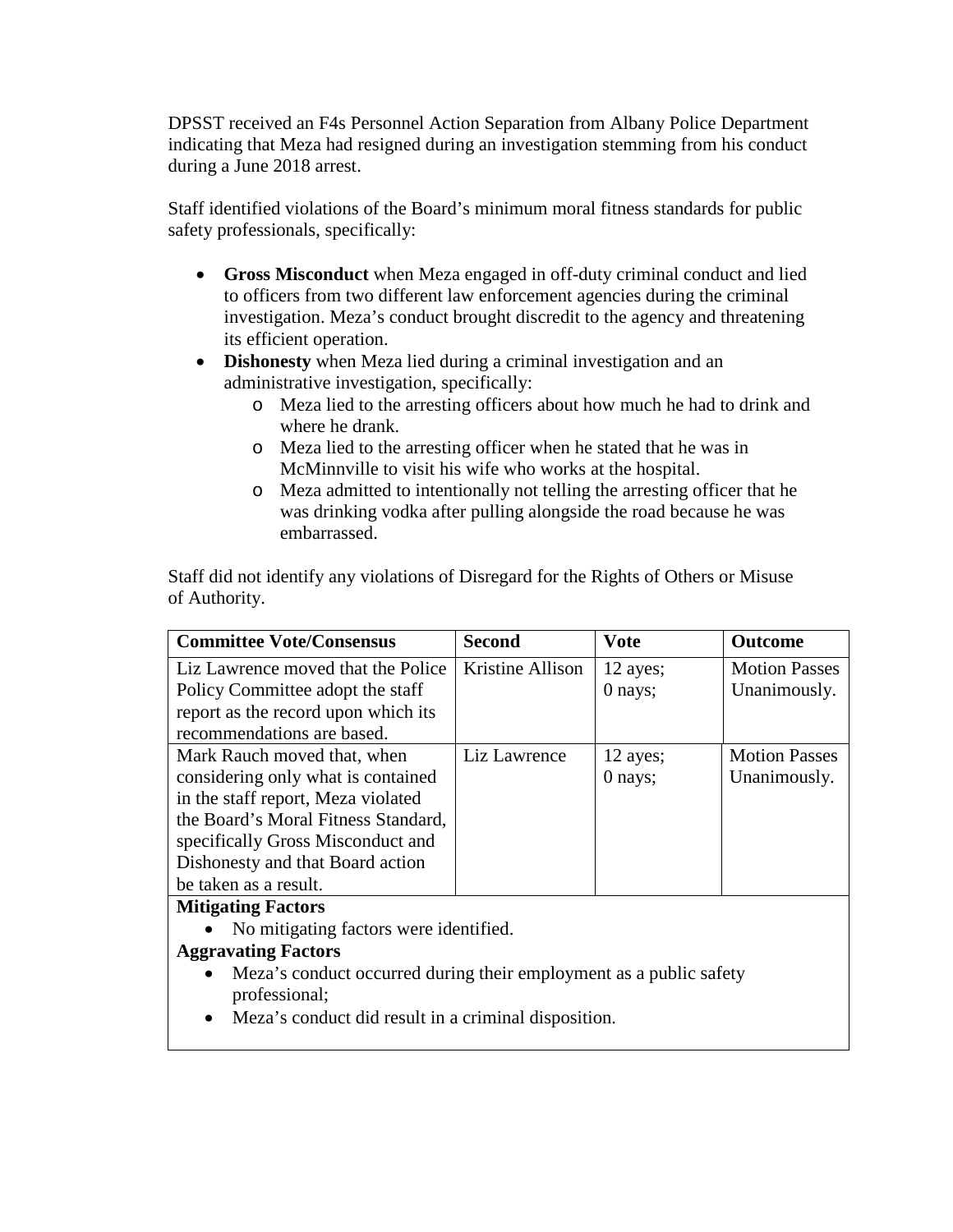| Kristine Allison made a motion,       | Liz Lawrence | $12$ ayes; | <b>Motion Passes</b> |
|---------------------------------------|--------------|------------|----------------------|
| after considering the totality of the |              | 0 nays;    | Unanimously.         |
| case, that Meza be ineligible to hold |              |            |                      |
| public safety certification for life. |              |            |                      |

**9. Morberg, Matthew #40597; Basic, Intermediate and Advanced Police Certifications and Basic Corrections Certification – Eugene Police Department** Presented by Linsay Hale

DPSST received an F4s Personnel Action Separation from the Eugene Police Department (EPD) indicating Morberg had resigned during an investigation

Staff identified violations of the Board's minimum moral fitness standards for public safety professionals. Specifically:

- **Gross Misconduct** when Morberg engaged in sexual relations while on duty. Morberg's conduct violated his agency's policies and procedures and threatened its efficient operation. Morberg also demonstrated poor judgement and unprofessionalism during text message conversations in which he talks about engaging in inappropriate behavior while on duty. Morberg's conduct compromises his credibility and reflects negatively on the EPD threatening its efficient operation.
- **Dishonesty** when Morberg denied having sexual relations while on duty. Morberg admitted in an interview that he probably engaged in sexual relations on duty on December 27, 2017. Morberg engaged in dishonesty during the investigation when he denied having sexual relations in a public park on March 31, 2018. The evidence shows more likely than not that Morberg did have sexual relations in his vehicle in a public park.

| <b>Committee Vote/Consensus</b>      | <b>Second</b> | <b>Vote</b> | <b>Outcome</b>       |
|--------------------------------------|---------------|-------------|----------------------|
| Bradley Robertson moved that the     | Mark Rauch    | 12 ayes;    | <b>Motion Passes</b> |
| Police Policy Committee adopt the    |               | 0 nays;     | Unanimously.         |
| staff report as the record upon      |               |             |                      |
| which its recommendations are        |               |             |                      |
| based.                               |               |             |                      |
| Bradley Robertson moved that,        | Mark Rauch    | 12 ayes;    | <b>Motion Passes</b> |
| when considering only what is        |               | 0 nays;     | Unanimously.         |
| contained in the staff report,       |               |             |                      |
| Morberg violated the Board's         |               |             |                      |
| Moral Fitness Standard, specifically |               |             |                      |
| Gross Misconduct and Dishonesty,     |               |             |                      |
| as well as Misuse of Authority and   |               |             |                      |
| Disregard for the Rights of Others   |               |             |                      |

Staff did not identify any violations of Disregard for the Rights of Others or Misuse of Authority.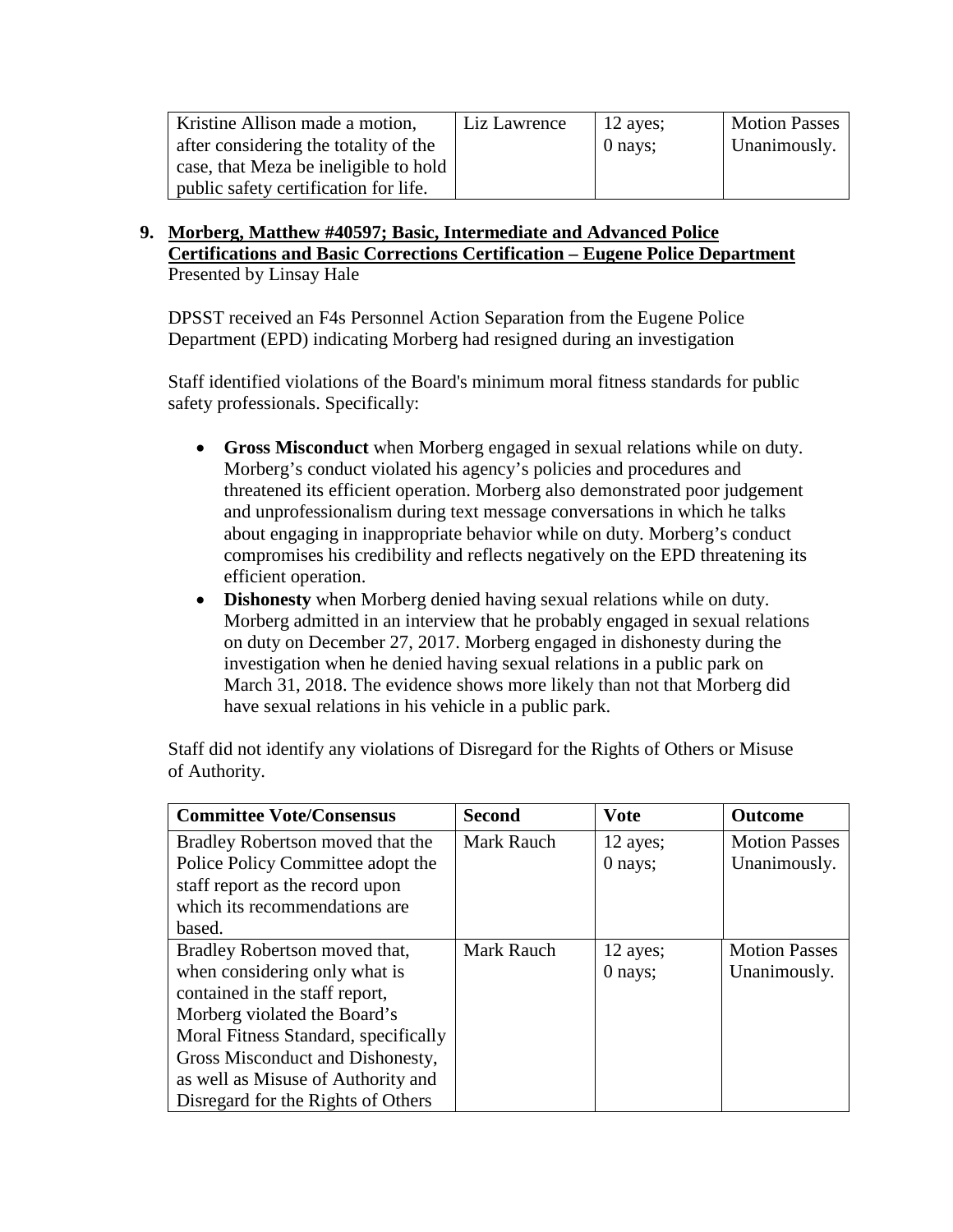| when he shared confidential                                                             |                |           |                      |
|-----------------------------------------------------------------------------------------|----------------|-----------|----------------------|
| information therefore, board action                                                     |                |           |                      |
| should be taken against                                                                 |                |           |                      |
| certifications.                                                                         |                |           |                      |
| <b>Mitigating Factors</b>                                                               |                |           |                      |
| No mitigation was identified.                                                           |                |           |                      |
| <b>Aggravating Factors</b>                                                              |                |           |                      |
| Morberg's conduct occurred during their employment as a public safety                   |                |           |                      |
| professional;                                                                           |                |           |                      |
| Morberg's conduct occurred while they were acting in an official capacity;<br>$\bullet$ |                |           |                      |
| Morberg's conduct occurred multiple times;                                              |                |           |                      |
| The egregiousness of the pattern of predatory behavior Morberg engaged in;              |                |           |                      |
| The lack of remorse or acknowledgment of the inappropriate behavior.                    |                |           |                      |
| Travis Hampton made a motion,                                                           | <b>Bradley</b> | 12 ayes;  | <b>Motion Passes</b> |
| after considering the totality of the                                                   | Robertson      | $0$ nays; | Unanimously.         |
| case, that Morberg be ineligible to                                                     |                |           |                      |
| hold public safety certification for                                                    |                |           |                      |
| life.                                                                                   |                |           |                      |

# **10. Shull, Geremy #43985; Basic, Intermediate, Advanced, and Supervisory Police Certifications – Sherman County Sheriff's Office (SCSO)**

Presented by Linsay Hale

DPSST received an F4s Personnel Action Separation from the Sherman County Sheriff's Office (SCSO) indicating that Geremy Shull had resigned during an investigation stemming from an arrest.

Staff identified violations of the Board's minimum moral fitness standards for public safety professionals. Specifically:

- **Gross Misconduct** when Shull was cited for two counts of Failure to Perform Duties of Driver-Property Damage (Hit and Run). Shull interfered in a criminal investigation after receiving information about a possible criminal suspect. Shull made contact with the suspect that ended in an inappropriate encounter, compromising the integrity of the criminal investigation. Shull's conduct threatened the efficient operations of the SCSO.
- **Dishonesty** when Shull lied about the damage to the front end of his truck during the February 2018 Hit and Run.

Staff did not identify any violations of Disregard for the Rights of Others or Misuse of Authority.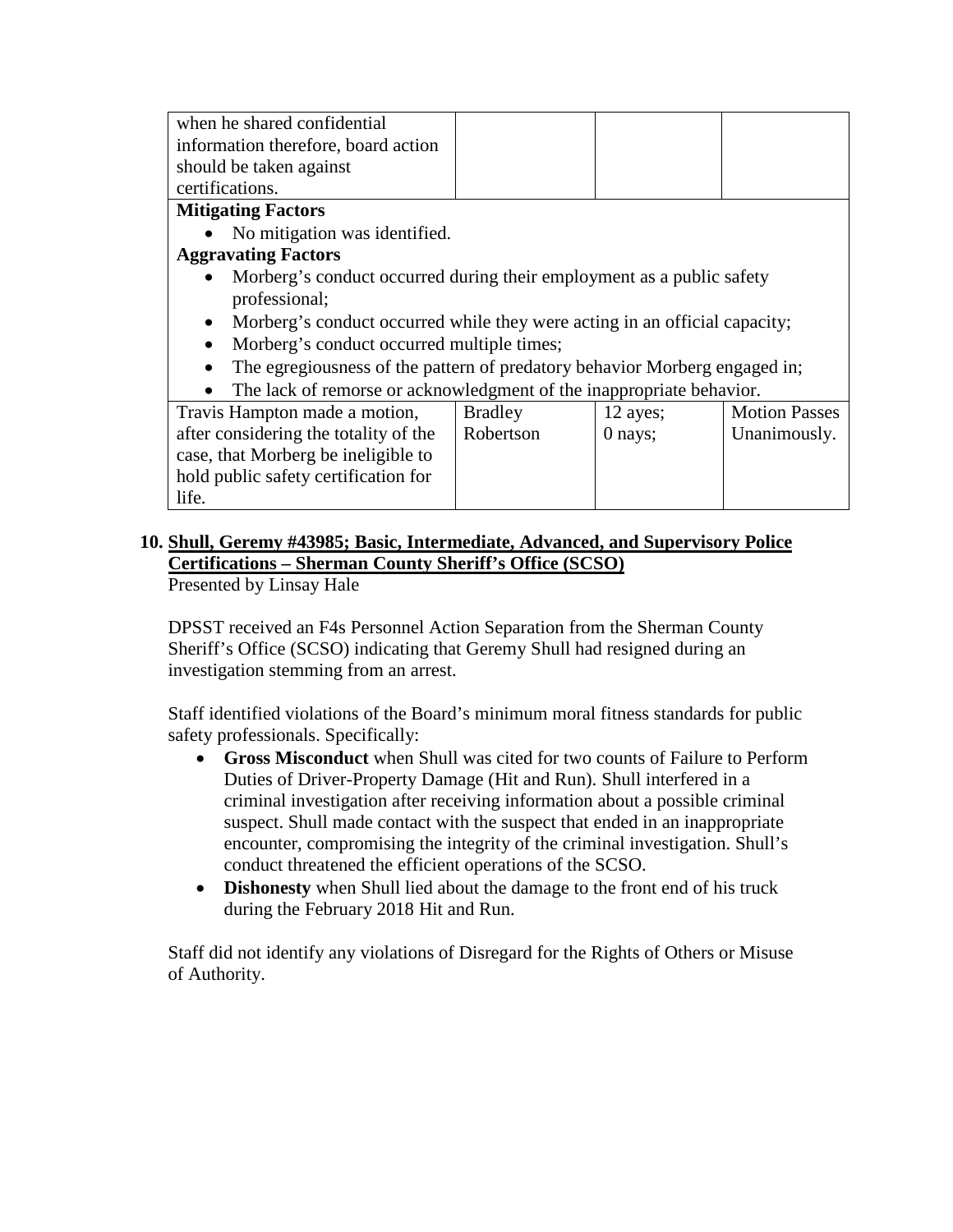| <b>Committee Vote/Consensus</b>                                                                                                                                                                                                                                                                                                                                                                                                                                                                                                                                                                                                                                                                                | <b>Second</b>     | <b>Vote</b>                                    | <b>Outcome</b>                       |
|----------------------------------------------------------------------------------------------------------------------------------------------------------------------------------------------------------------------------------------------------------------------------------------------------------------------------------------------------------------------------------------------------------------------------------------------------------------------------------------------------------------------------------------------------------------------------------------------------------------------------------------------------------------------------------------------------------------|-------------------|------------------------------------------------|--------------------------------------|
| Bradley Robertson moved that the<br>Police Policy Committee adopt the<br>staff report as the record upon<br>which its recommendations are                                                                                                                                                                                                                                                                                                                                                                                                                                                                                                                                                                      | <b>Mark Rauch</b> | 12 ayes;<br>0 nays;                            | <b>Motion Passes</b><br>Unanimously. |
| based.                                                                                                                                                                                                                                                                                                                                                                                                                                                                                                                                                                                                                                                                                                         |                   |                                                |                                      |
| Travis Hampton moved that, when<br>considering only what is contained<br>in the staff report, Shull violated the<br>Board's Moral Fitness Standard,<br>specifically Gross Misconduct and<br>Dishonesty as identified therefore,<br>board action should be taken                                                                                                                                                                                                                                                                                                                                                                                                                                                | Andy Heider       | 10 ayes;<br>2 nays;<br>(Allison,<br>Robertson) | <b>Motion Passes</b>                 |
| against individual's certification.                                                                                                                                                                                                                                                                                                                                                                                                                                                                                                                                                                                                                                                                            |                   |                                                |                                      |
| <b>Mitigating Factors</b><br>Shull's verbal statements to the committee;<br>Shull's on-duty injury requiring medication during the period of time he was<br>engaged in criminal conduct.<br><b>Aggravating Factors</b><br>Shull has more than one criminal disposition;<br>Shull's conduct occurred during their employment in public safety;<br>Shull's conduct did result in a criminal disposition;<br>The recentness of the criminal disposition;<br>Shull's conduct occurred multiple times;<br>Shull did not self-reported their arrest;<br>Shull pled no contest to two Class B Misdemeanors;<br>Time between when Shull sought treatment for alcohol abuse and when he<br>committed a crime (4 months) |                   |                                                |                                      |
| Travis Hampton made a motion,<br>after considering the totality of the<br>case, that Shull be ineligible to hold<br>public safety certification for 10<br>years.                                                                                                                                                                                                                                                                                                                                                                                                                                                                                                                                               | Liz Lawrence      | 10 ayes;<br>2 nays<br>(Allison,<br>Robertson)  | Motion<br>Passes.                    |

# **11. Taresh, Nicholas #55912; Basic Police Certifications – Oregon City Police Department**

Presented by Linsay Hale

DPSST received an F4s Personnel Action Separation from Oregon City Police Department indicating that Taresh had resigned during an investigation. Upon further review of the case, staff recommended administrative closure by the policy committee as the issues surrounding this case are related solely to performance, not moral fitness.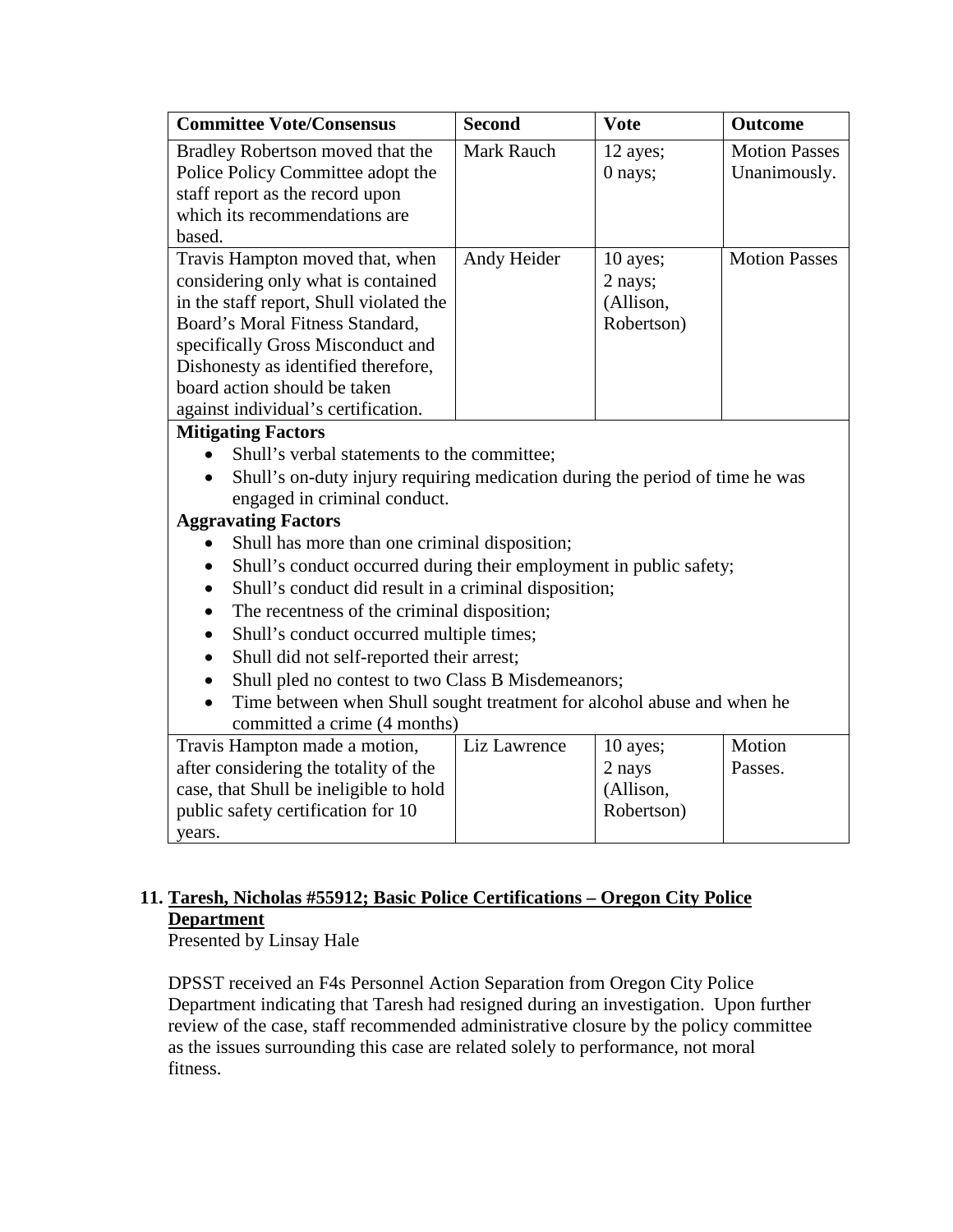| <b>Committee Vote/Consensus</b>                                                                                               | <b>Second</b> | <b>Vote</b>         | <b>Outcome</b>                      |
|-------------------------------------------------------------------------------------------------------------------------------|---------------|---------------------|-------------------------------------|
| Mark Rauch moved that the Police<br>Policy Committee approve staff's<br>recommendation to<br>administratively close the case. | Andy Heider   | 12 ayes;<br>0 nays; | <b>Motion Passes</b><br>Unanimously |

## **12. Watson, Dustin #34225; Basic, Intermediate and Advanced Police Certifications – Newport Police Department**

Presented by Linsay Hale

DPSST received an F4s Personnel Action Separation from Newport Police Department (NPD) indicating that Dustin Watson had resigned prior to being terminated.

Staff identified violations of the Board's minimum moral fitness standards for public safety professionals. Specifically:

- **Gross Misconduct** when Watson engaged in conduct as a supervisor that negativity affected his working relationship with other members of the NPD.
	- o Singling out members of the NPD to engage in private conversations in which he spoke disparagingly about other members. Watson created distrust and turmoil amongst members of the NPD, creating an uncomfortable and at times a hostile work environment.
	- o Watson violated two written directives when he had a conversation with an NPD officer about his internal investigation. Watson's conduct detailed above threatened the efficient operation of the NPD.
- **Dishonesty** when during internal affairs interview Watson:
	- o Denied providing details to the officer regarding his internal affairs investigation.
	- o Denied telling the officer that other members of the NPD were out to get him.
	- o Denied making negative comments to the officer about other NPD members.
	- o Denied asking the officer if he was interviewed by the Lieutenant.
	- o Denied telling the officer to keep the conversation private.

Staff did not identify any violations of Disregard for the Rights of Others or Misuse of Authority.

| <b>Committee Vote/Consensus</b>                                                                                                                              | <b>Second</b> | <b>Vote</b>           | <b>Outcome</b>                      |
|--------------------------------------------------------------------------------------------------------------------------------------------------------------|---------------|-----------------------|-------------------------------------|
| Liz Lawrence moved that the Police   Travis Hampton<br>Policy Committee adopt the staff<br>report as the record upon which its<br>recommendations are based. |               | $12$ ayes;<br>0 nays; | <b>Motion Passes</b><br>Unanimously |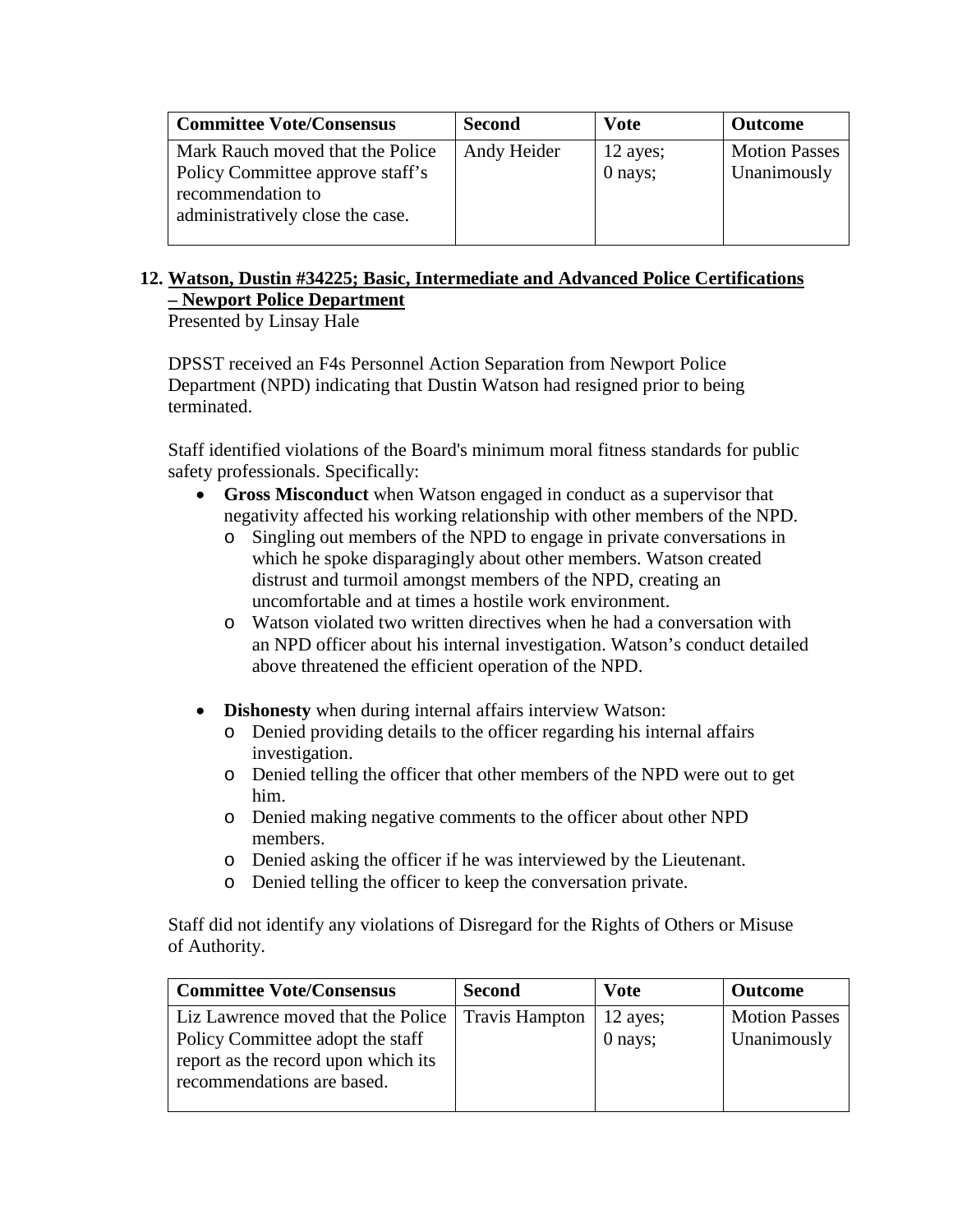| Mark Rauch moved that Watson's      | Chris Davis | 12 ayes; | <b>Motion Passes</b> |
|-------------------------------------|-------------|----------|----------------------|
| conduct did not violate the Board's |             | 0 nays;  | Unanimously          |
| Moral Fitness Standard and the case |             |          |                      |
| be administratively closed.         |             |          |                      |

#### **13. Five-Year Review of the Adoption of OAR 259-008-0078 - Informational Update** Presented by Jennifer Howald

ORS 183.405 requires agencies to conduct a review of the rules that they adopt. The review must occur within the five years following the adoption of the rule. The review is meant to assess the following:

- Whether the rule had its intended effect;
- Whether the anticipated fiscal impact of the rule was overestimated or underestimated;
- Whether subsequent changes in the law required that the rule be repealed or amended; and
- Whether there is a continued need for the rule.

OAR 259-008-0078 is the result of a recommendation by the 2014 Minimum Training

Standards Workgroup to allow a public safety professional with lapsed certification to be employed by a public safety agency for a limited duration without having certification requirements imposed on the individual and the employing agency.

This rule was intended to provide a solution to the challenge public safety agencies experienced when filling interim leadership roles during transition periods, such as changes in leadership or during interview processes.

Without this rule, a public safety professional hired in an interim leadership position would be required to reactivate their certification and meet all the training and maintenance standards for certification. Through this rule, the Department suspends pursuit of the limited duration administrator's certification until the statutory certification requirement is triggered at 18 months of employment (12 months for a limited duration administrator in a corrections position).

OAR 259-008-0078 includes specific eligibility criteria and limits the amount of time a public safety professional can be employed without imposing certification requirements.

OAR 259-008-0078 was considered by the Corrections Policy Committee on November 4, 2014, the Telecommunications Policy Committee on November 5, 2014, and the Police Policy Committee on November 20, 2014, and approved by the Board on Public Safety Standards and Training on January 22, 2015. OAR 259-008- 0078 was adopted effective March 24, 2015.